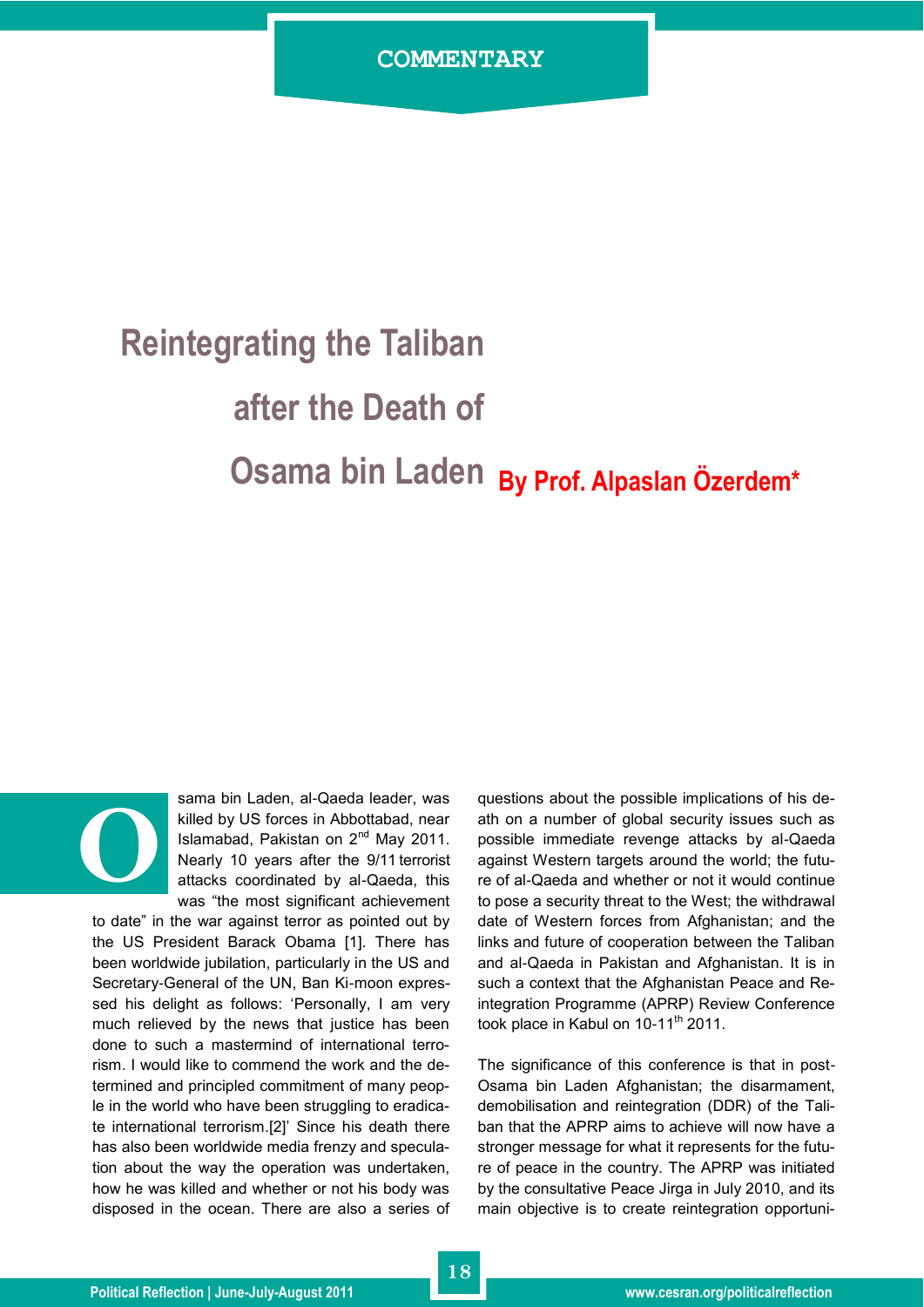ties for those Taliban members if and when they decide to stop fighting and return home. However, as pointed out in my Afghanistan article in one of the previous issues of *Political Reflection*, the APRP is based on a number of major assumptions such as the willingness of the Taliban to stop fighting in return of an amnesty and financial reintegration benefits. The argument used by the international community to explain why it is possible to attract some elements of the Taliban in such a reintegration process is to some extent, quite sound. It is argued that within the Taliban there are a number of sub-groups such as those "ideological", "opportunistic", "criminal", "poor" and "vulnerable" Taliban. For the APRP, the approach to the ideological group which is formed by the Taliban high command and those combatants fighting for *jihad* and other identity related issues,

will be centred on political negotiations and grievance resolution, while the APRP considers the livelihoods generation type programmes as its main approach for the other Taliban sub-groups. It is expected that even political negotiations may take a while to settle and complete, in the short-to-medium term there would be a real chance to convince other Taliban groups to give up their weapons for financial incentives. The APRP also argues that most of the Taliban members are actually home based and

**"The impact of Osama bin Laden"s death on the Taliban and Afghanistan will be seen over the next few months, but what is already evident is what the APRP has so far achieved since its inception almost a year ago."**

their participation into fighting is almost like seasonal employment. Therefore, the tangible peace dividends would likely to be a significant enticement for them. In fact, regardless of whether they are homebased or not or they would need a political approach rather than a more humanitarian and development based assistance, the death of Osama bin Laden may still have a significant impact on all of these possibilities, as it is expected that the relationship between al-Qaeda and the Taliban is likely to change and possibly weaken in coming days.

The impact of Osama bin Laden's death on the Taliban and Afghanistan will be seen over the next few months, but what is already evident is what the APRP has so far achieved since its inception almost a year ago. The Joint Secretariat for APRP lists them as follows: the establishment of Provincial Peace Committees in 28 provinces; a comprehensive outreach campaign to involve various groups from Ulemas, influential persons, women and youth groups to community leaders; a stronger level of coordination among security ministries (i.e. Defence, Interior) and line ministries (i.e. Agriculture, Public Works, Rural Rehabilitation, Labour, etc.); and finally wider community mobilisation through an improved level of trust between people and government. Overall, the programme has so far demobilised 1,100 Taliban members and negotiations with nearly other 2,000 combatants of different ranking are ongoing. However, as pointed out in the background document of the APRP Review Conference, the "programme execution has been slow as compared to the urgency of the needs of the provinces and communities, especially in areas where reinteg-

> ration has intensified in recent months." Therefore, the Review Conference that was attended by all major donor countries which so far disbursed \$ 133 million (i.e. Japan, UK, US, Denmark, Finland, Australia, UAE) and various organisations working on APRP (UNDP, USAID, IOM, World Bank, ISAF, etc.) and a number of Ministers, Governors, and representatives of other national authorities, aimed to identify key challenges and programmatic shortcomings.

> Considering that it was afterall a donor conference, the dis-

cussions and dialogue between the central and provincial representatives were considerably candid and open. A number of issues that emerged from these discussions can be summarised as follows. First of all, the High Peace Council that has the full responsibility for the peace process in the country and headed by Professor Rabbani, dedicated its efforts to re-assure the donor community, particularly the US that the APRP process and negotiations with the Taliban does not mean readiness to sacrifice all has been achieved so far in terms of human, civic and women rights in the country. Rabbani defined the approach as the Afghan government's 'flexibility for its own people' rather than a weakness towards the Taliban. He identified the APRP as a way of dealing with the root causes of the Taliban's insurgency, and he stated that 'if negotiations are what required for peace then it needs